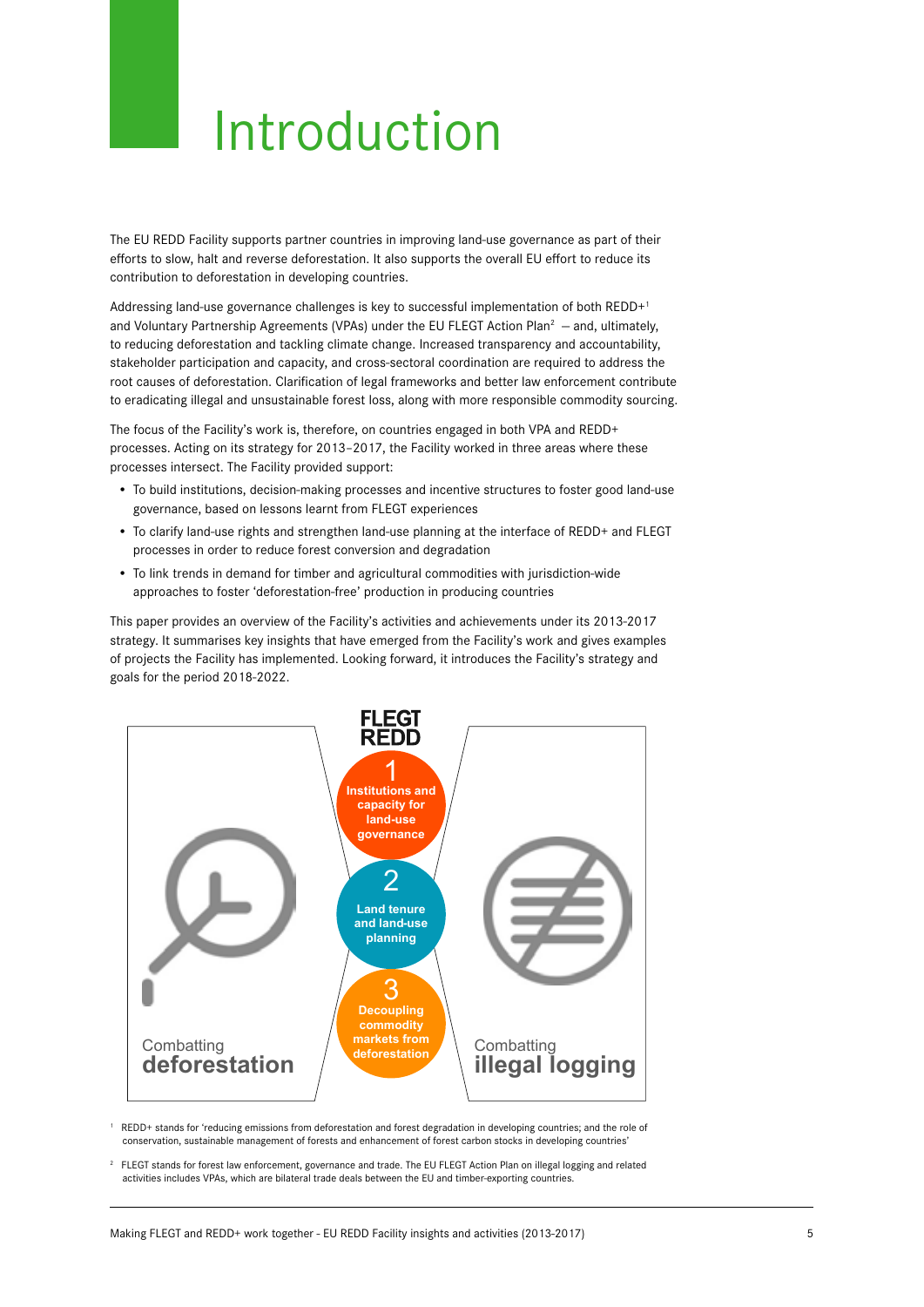## Key insights

- 1. Improved forest governance is key to addressing deforestation and forest degradation. It reinforces inclusive decision making and transparency in the forest sector and promotes the rule of law. Bottom-up approaches that have focused on solving specific issues on land-use governance, land-use planning or deforestation-free commodity production and trade, benefit from different initiatives that bring visibility, support and competence to forest and land-use governance, such as FLEGT and REDD+ processes. They strengthened and built national ownership of FLEGT and REDD+ processes and helped catalyse synergies between the two to materialise.
- 2. FLEGT and REDD+ processes show that addressing land-use governance challenges requires consensus building, political support, multifaceted coordination and strong institutional capacities. In fact, it often requires governments to change the way they do business and to address land-use challenges at the level of economic and development planning. The Facility's work over the past five years has confirmed that the above fundamentals are critical.
- 3. Addressing drivers of illegal logging and deforestation requires a broad range of approaches and incentives, including development assistance, REDD+ result-based payments, climate-resilient investments and greening of existing agricultural finance from domestic and international sources. Trade and market access provide a powerful lever for governance reform. Linking supply-chain approaches with jurisdictional approaches to achieving legal, zero-deforestation production and trade of timber and agro-commodities is promising to engage the private sector, achieve scale and hence be transformative.
- 4. Increased transparency and accountability in global forest-risk commodity supply chains, such as timber, soy, palm oil, rubber and cocoa is essential. It enables companies, financial institutions and governments to understand and address social and environmental impacts associated with their supply chains, and live up to their commitments. Increased transparency also enables the development of a level playing field, supports cooperation and dialogue among actors of a supply chain, and helps raise standards for entire sectors.
- 5. Funding for 'REDD+ readiness' has built capacity and institutions to address deforestation and forest degradation, but challenges remain in moving from readiness to implementation. In many countries, most land-use investments, including by the public sector, are not yet aligned with REDD+ objectives. While some REDD+ programmes are catching up with 'readiness for deforestation-free value chains', and making an effort to align with the goals of other sectors such as agriculture, they cannot succeed without stronger integration to the country's mainstream economic development planning. In many cases, the potential for REDD+ processes to engage the private sector remains largely untapped and opportunities to redirect existing investments to more sustainable uses still need to be identified and pursued.
- 6. REDD+ processes benefit from integrating FLEGT approaches. For instance, VPAs provide particularly valuable lessons on approaches for inclusive multistakeholder decision-making and comprehensive supply chain monitoring systems. Applying such approaches to REDD+ and broadening them to other relevant sectors has helped stakeholders work together to seek concrete solutions to difficult issues, not only on matters related to legal compliance and enforcement but also on inclusive land-use planning, climate change mitigation and private sector involvement in zero-deforestation initiatives.